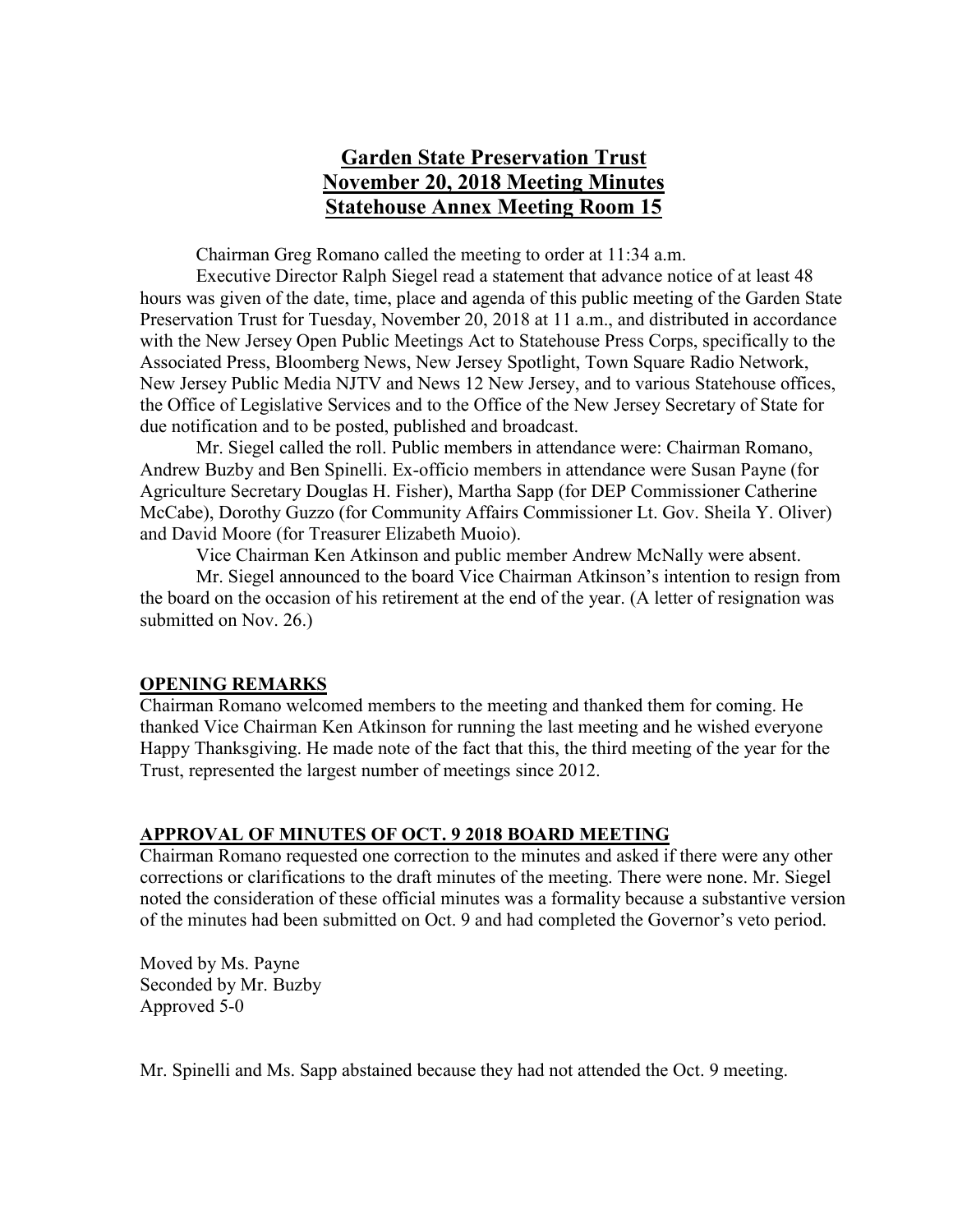### **ELECTION OF OFFICERS FOR 2019**

Mr. Siegel explained the statutory rotation of officers as defined in the statutory language of the Garden State Preservation Trust Act. He said former board member Laura Overdeck had been elected chair for this year but had resigned from the board, which caused Vice Chairman Romano to advance to fill the role as Chairman. Mr. Siegel said that for the chairmanship in 2019 one of the Senate President's appointees was to serve as chair. These are Chairman Romano and Mr. Spinelli.

Mr. Spinelli nominated Chairman Romano to serve again as chairman for 2019. Ms. Payne seconded the nomination.

Mr. Siegel conducted a roll call vote. Approved 7-0 to elect Chairman Romano as chairman again for 2019.

Mr. Siegel explained the vice-chairman could be elected from any of the public board members. He also announced word from Vice Chairman Ken Atkinson that he would be leaving the board at the end of the year. (A letter of resignation was submitted on Nov. 26.)

Chairman Romano nominated Mr. Buzby as vice-chair for 2019. Ms. Payne seconded the nomination.

Mr. Siegel conducted a roll call vote. Approved 7-0 to elect Mr. Buzby as vice-chairman for 2019.

Mr. Siegel explained the board could elect anyone to serve as Secretary and as Treasurer and could combine the positions. The statute does not require these posts to be held by a voting board member. He explained the posts have been combined since 2004.

Chairman Romano nominated Mr. Siegel to serve in the combined post of Secretary-Treasurer for 2019.

Mr. Moore seconded the nomination.

Mr. Siegel conducted a roll call vote. Approved 7-0 to elect Mr. Siegel Secretary-Treasurer for 2019.

## **CONSIDERATION OF MEETING DATES FOR 2019**

Mr. Siegel explained the proposed schedule of meetings and the deadlines for project package submissions. The proposed meeting schedule for 2019:

- 1. Tuesday, May 7 (Project submission deadline April 24)
	-
- 2. Tuesday, June 11 (Project submission deadline May 29)
- 3. Tuesday, October 8 (Project submission deadline Sept. 25)
- 4. Tuesday, November 19 (Project submission deadline Nov. 6)

Mr. Siegel conducted a roll call vote.

Approved 7-0 to adopt the four-date meeting schedule for 2019.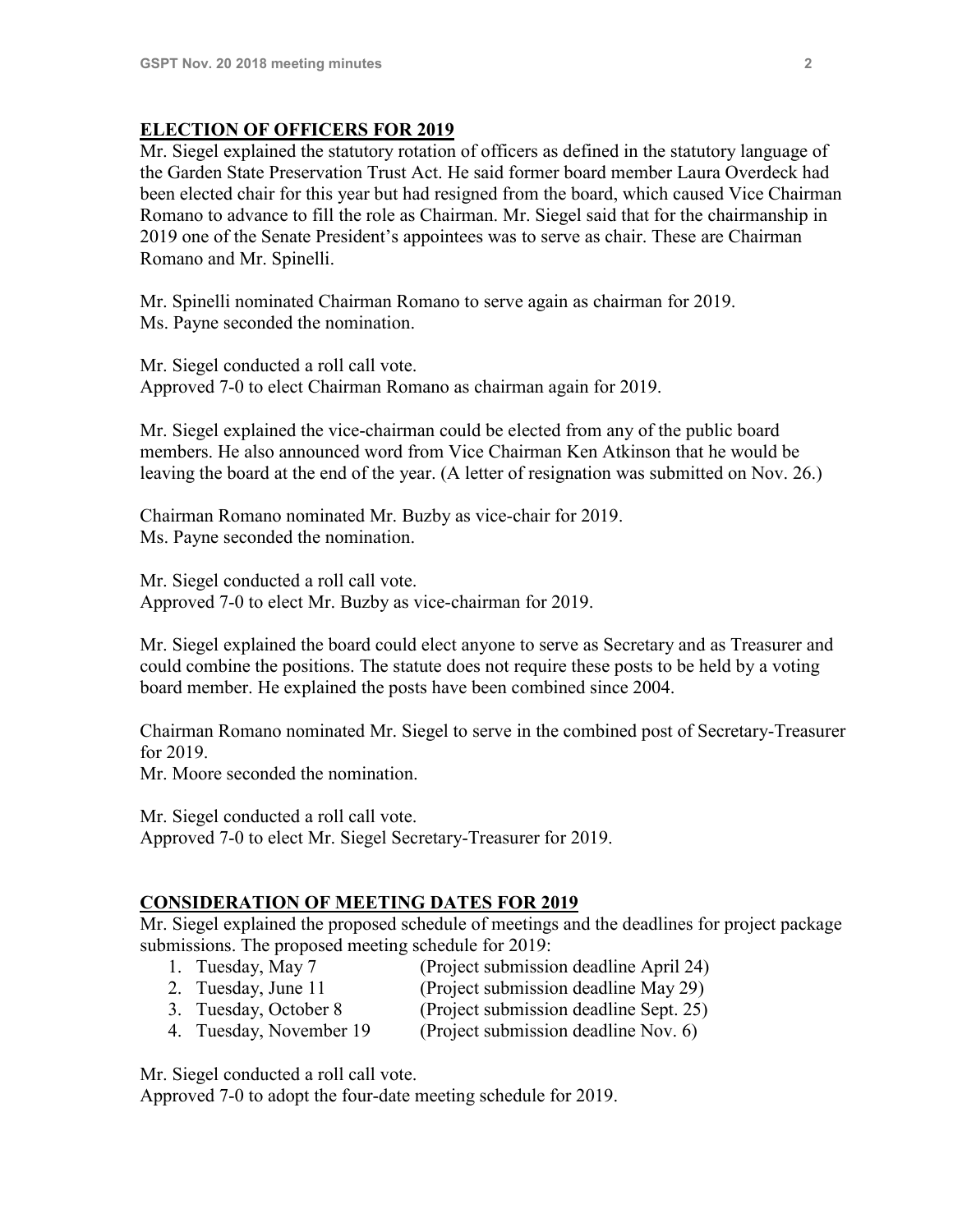# **EXECUTIVE DIRECTOR'S REPORT**

Mr. Siegel explained the contents of the Members' "Meeting Folders" including the locations of the Resolutions and the Green Acres Summary and project descriptions. He said Blue Acres acquisitions were explained including a map showing all municipalities in the state being eligible.

Mr. Siegel special note of the package of news clippings, highlighting a story and press release about the massive 2,200-acre Hudson Farm easement acquisition in Morris County.

Mr. Siegel said the board's resolutions for Farmland Preservation and Historic Preservation projects from the last meeting on Oct. 9 were introduced as appropriations legislation on Oct. 29. The bills have been assigned to committees and are ready for action.

Mr. Siegel noted progress on Senate Bill S-3031 Historic Property Reinvestment Act and Gov. Murphy's endorsement of the bill to allow tax credits to offset part of the costs of historic restoration projects. Mr. Siegel noted that most privately owned properties cannot be eligible for receive GSPT funding through New Jersey Historic Trust grants so this tax-credit proposal is an important initiative and outreach measure to the private sector owners of historic properties.

### **EXECUTIVE DIRECTOR'S FISCAL REPORT**

Mr. Siegel continued his report by merging into the Fiscal Report for the Green Acres program.

Mr. Siegel said the sums requested \$12,642,000 for Green Acres State Acquisitions and \$3,054,000 for Blue Acres acquisitions are available according to the table provided by the Office of Management of Budget.

|                                        |                                                |                                            | (in thousands)                                |                                                |                                            |                                               |                                                         |
|----------------------------------------|------------------------------------------------|--------------------------------------------|-----------------------------------------------|------------------------------------------------|--------------------------------------------|-----------------------------------------------|---------------------------------------------------------|
|                                        | <b>Prior Years</b>                             |                                            |                                               | <b>FY19</b>                                    |                                            |                                               | Available                                               |
| Agency                                 | A<br><b>CBT 71%</b><br>Dedication <sup>1</sup> | B<br><b>Diesel</b><br>Balance <sup>2</sup> | $C(A+B)$<br>Subtotal,<br><b>CBT Resources</b> | D<br><b>CBT 71%</b><br>Dedication <sup>3</sup> | Е<br><b>Diesel</b><br>Balance <sup>2</sup> | $F(D+E)$<br>Subtotal,<br><b>CBT Resources</b> | $G(C+F)$<br><b>Grand Total.</b><br><b>CBT Resources</b> |
|                                        |                                                |                                            |                                               |                                                |                                            |                                               |                                                         |
| Open Space (60%)                       | 21,426                                         | $\blacksquare$                             | 21,426                                        | 33,080                                         | 1,893                                      | 34.972                                        | 56.399                                                  |
| Acquisition <sup>5</sup>               | 1.160                                          | ٠                                          | 1.160                                         | 11.446                                         | 36                                         | 11.482                                        | 12.642                                                  |
| Development <sup>6</sup>               | ٠                                              | ٠                                          | ٠                                             | 2.903                                          | 37                                         | 2.940                                         | 2,940                                                   |
| Loans and Grants - Locals              | 17,114                                         | $\overline{\phantom{a}}$                   | 17,114                                        | 15,817                                         | 1,537                                      | 17,353                                        | 34,467                                                  |
| Grants - Non-profits                   | 3,152                                          | $\overline{a}$                             | 3,152                                         | 2.914                                          | 283                                        | 3,197                                         | 6,349                                                   |
| Blue Acres (4%) <sup>5</sup>           | 269                                            | $\overline{\phantom{a}}$                   | 269                                           | 2.775                                          | 10                                         | 2,784                                         | 3,054                                                   |
| <b>Total, Environmental Protection</b> | 21.696                                         | $\overline{\phantom{a}}$                   | 21.696                                        | 35,855                                         | 1.902                                      | 37.757                                        | 59,452                                                  |
| Agriculture (31%)                      |                                                |                                            |                                               |                                                |                                            |                                               |                                                         |
| <b>Farmland Preservation</b>           | 2,708                                          | $\overline{\phantom{a}}$                   | 2.708                                         | 20,860                                         | $\overline{a}$                             | 20,860                                        | 23,567                                                  |
| Stewardship                            |                                                | $\overline{\phantom{0}}$                   |                                               | 25                                             | 68                                         | 94                                            |                                                         |
| <b>Total, Agriculture</b>              | 2.708                                          |                                            | 2.708                                         | 20.885                                         | 68                                         | 20.953                                        | 23.661                                                  |
| <b>Community Affairs (5%)</b>          |                                                |                                            |                                               |                                                |                                            |                                               |                                                         |
| <b>Total, Historic Preservation</b>    | 6.436                                          | $\overline{\phantom{a}}$                   | 6,436                                         | 3.469                                          | 11                                         | 3.480                                         | 9.915                                                   |
| <b>Grand Total</b>                     | \$<br>30,839                                   | $\ddot{\textbf{s}}$ .                      | \$<br>30,839                                  | \$<br>60,208                                   | \$1,982                                    | \$<br>62,190                                  | \$<br>93,029                                            |

Mr. Siegel explained the \$2.94 million recommended to fund capital projects at the Department of Environmental Protection (DEP) for State Parks and other State-owned lands. He said this sum was a supplement to the \$9.7 million approved by the board last June 12, which was subsequently passed by the Legislature as Assembly Bill 4211 and signed into law on August 10. He said the \$9.7 million was based on forecasts of Corporation Business Tax (CBT) revenue for the current fiscal year but that those forecasts have changed as a result of a set of CBT rate increases approved as part of the State Budget adopted on July 1. This uptick to the expected collection of the CBT added \$2.94 million now available for DEP capital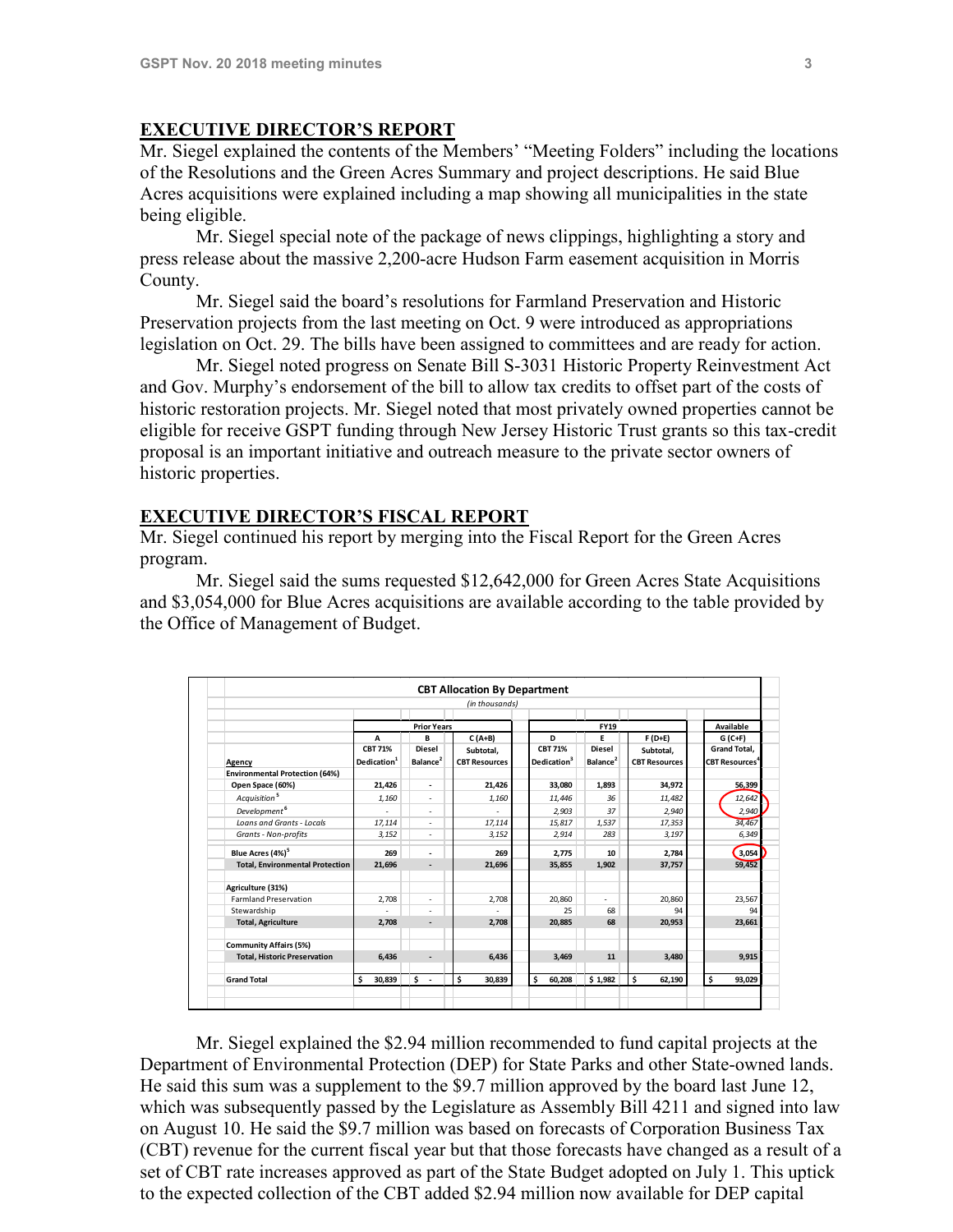projects and so that supplemental amount was being recommended for board approval at this time.

Mr. Siegel said this supplement added to the recommendation approved in June with bring to the total for DEP capital projects to \$12.64 million for the current fiscal year.

Ms. Sapp cautioned from the repeated use of the phrase "block grants" in GSPT documents reference to the allocation of funds for the Green Acres State Acquisition program. Mr. Siegel said he calls them block grants with respect to the deployment of GSPT funds but Ms. Sapp said are not really grants, they are appropriations, and that a different phrase might be better to avoid confusion. Mr. Siegel agreed to do so.

#### **PRESENTATION OF GREEN ACRES STATE ACQUISITION RECOMMENDATIONS**

Fawn McGee of the Office of Green Acres made a presentation on her agency's recommendations for funding.

Ms. McGee thanked the board for holding a meeting to address the recommendations. She said a new round of funding will enable her office to proceed on exciting projects large and small that they have been looking forward to completing. She discussed the historic Hudson Farms acquisition of an easement in October on a 2,200-acre tract in Byram, Sparta and Hopatcong townships in Sussex County. She said it was the final phase of a conservation easement deal in the Highlands that exceeds 3,000 acres. She said the project will include a 12-mile trail system easement that will add a significant section to the "Highlands Trail." She noted the DEP prepared a promotional video on this 10-year project that can be viewed on Facebook and You Tube at [https://www.youtube.com/watch?v=j1gYZi6zpss.](https://www.youtube.com/watch?v=j1gYZi6zpss)

Concerning the recommendations at issue in this meeting, Ms. McGee outlined the nine geographical sections in which these grant projects were identified out of a total of about 20 geographical sections in the State used by her program. She said, "We are literally looking at active negotiations or priorities for the Departments of Parks  $\&$  Forestry and Fish  $\&$ Wildlife, and once we have the moneys in place we can move forward with our normal real estate transactions, appraisals and environmental (reviews) and then making offers." She said landowners have offered about 350 parcels for sales to the DEP under this program. She said sites are selected according to their proximity to existing facilities or parcels, as critical habitat and other criteria.

Concerning Blue Acres, Ms. McGee said they still drawing down from over \$300 million in federal funds that have come to the State through the Federal Emergency Management Agency (FEMA), with about \$172 million in federal grants expended to date on more than a thousand properties approved for acquisition. She said offers have been made to 944 families, of which 723 offers have been accepted, of which her agency has closed on 672 properties, of which 542 of the houses have been demolished to clear the land for habitat, recreational access or open space. In 67 cases, she said negotiations have included working with mortgage-holding banks to accept a lower value on the property because the mortgage loans exceeded the final value of the properties. She said these negotiations have led to more than \$5 million in debt forgiveness.

Ms. McGee said State Blue Acres funds fill the gaps when properties are not qualified for FEMA funding. She also highlighted a special project in the acquisition of 28 lots and the restoration of Money Island in Downe Township, Cumberland County, which is a critical wildlife habitat. She said wildlife issues limit the time of year that demolitions can be accomplished.

Ms. McGee said the program for its efforts in planning and completion of acquisitions has received the New Jersey Floodplain Management Leadership Award for 2018.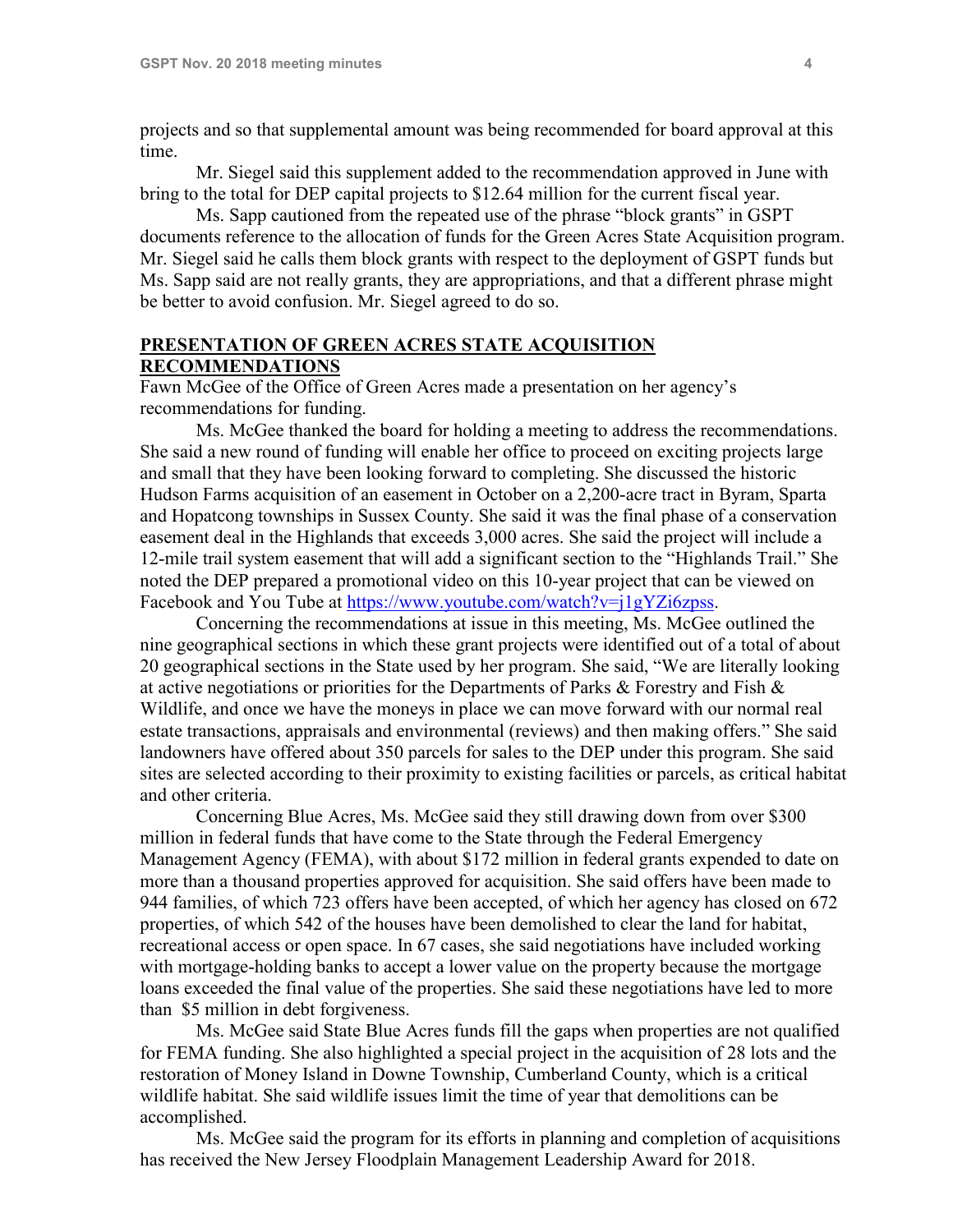Ms. McGee said consistent funding enables planning and forecasting for major projects. These include a 136-acre acquisition in Lacey Township to protect Barnegat Bay watershed to be added to Double Trouble State Park. She said another project in Cape May is a 682-acre tract in Upper Township Peaslee Wildlife Management Area, one of the state's largest. She also mentioned a parcel of more than 1,000 acres in Hamilton Township, Atlantic County, to be added to Great Egg Harbor Wildlife Management Area. She said this last project will be acquired in cooperation with The Nature Conservancy. She said the Office of Green Acres is working to leverage taxpayer funds by establishing funding partnerships with other agencies and nonprofits.

Chairman Romano thanked Ms. McGee for her presentation and asked if there were any questions.

Mr. Siegel asked about the mortgage negotiations.

Ms. McGee said they are allowed to make purchase offers based on the pre-storm value of the property and then to negotiate with the mortgage-holding banks to show that Green Acres was offering the best price available. She said there were 67 cases of acquisitions in which the mortgage loan exceeded to home value. She said they negotiated with these banks to accept a lower price than the mortgage loan value "because they were still getting more than they would by trying to put those homes on the market themselves" through foreclosure. She said part of the negotiation included informing the banks that if they did proceed with a mortgage foreclosure to seize the property, Green Acres would not then be willing to buy it from them nor would they be able to sell the property on the private market because it would be identified as flood prone or as being located in a flood-hazard zone.

Chairman Romano asked if the use of pre-storm values was in federal regulation. She said it was. Chairman Romano said he thought it was interesting that this method of appraising pre-storm values was permitted because it was quite similar to the dual-appraisal valuations done in the Highlands (which the federal government does not recognize).

Chairman Romano congratulated Ms. McGee and the Office of Green Acres on the Hudson Farms acquisition.

### **DISCUSSION, CONSIDERATION OF RESOLUTION #18-009 TO APPROVE \$12,642,000 FOR GREEN ACRES RECOMMENDATIONS FOR STATE ACQUISITION FUNDING IN 9 PROJECT AREAS FOR FY2019 FROM THE PRESERVE NEW JERSEY (CBT) GREEN ACRES FUND AND FROM THE DIESEL RISK MITIGATION FUND.**

Chairman Romano asked for consideration of the resolution.

Moved by Ms. Payne Seconded by Ms. Sapp Approved 7-0

SIDE NOTE (NOT PART OF THE SUBSTANTIVE MINUTES): This resolution approves the appropriation of \$12,642,000 for Green Acres State acquisitions as recommended by and to be carried out by the Office of Green Acres.

The sources of funding break down as follows:

- \$11.446 million from CBT FY2019 funds
- \$1.160 million from CBT FY2018 funds that were unappropriated
- \$36,000 from Diesel Risk Mitigation funds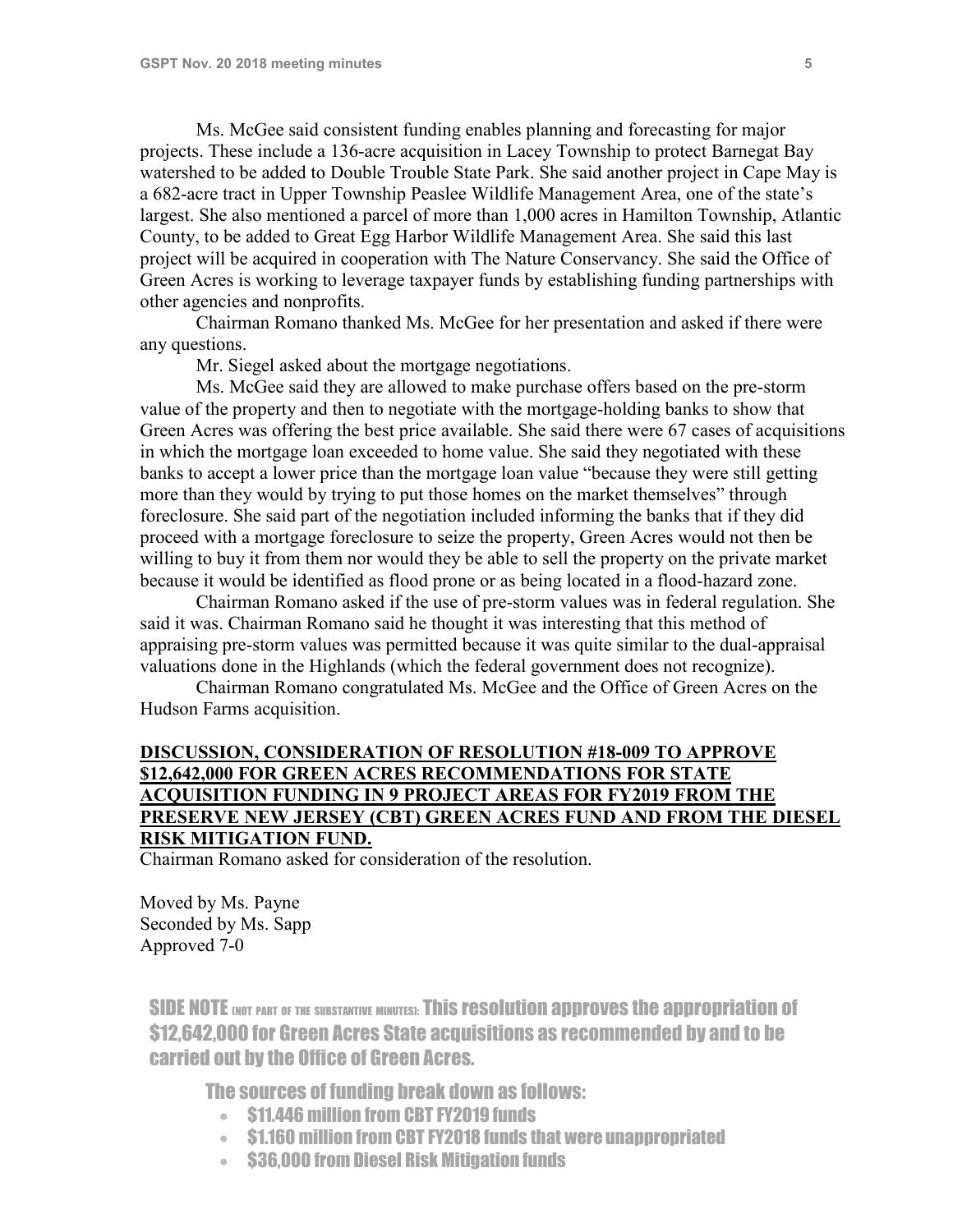### **DISCUSSION, CONSIDERATION OF RESOLUTION #18-010 TO APPROVE \$3,054,000 FOR OFFICE OF GREEN ACRES RECOMMENDATIONS FOR BLUE ACRES ACQUISITIONS FOR FY2019 FROM THE PRESERVE NEW JERSEY (CBT) BLUE ACRES FUND AND FROM THE DIESEL RISK MITIGATION FUND.**  Chairman Romano asked for consideration of the resolution.

Moved by Ms. Sapp Seconded by Ms. Payne Approved 7-0

SIDE NOTE (NOT PART OF THE SUBSTANTIVE MINUTES): This resolution approves the appropriation of \$3,054,000 for Blue Acres flood property acquisitions as recommended by and to be carried out by the Office of Green Acres.

The sources of funding break down as follows:

- \$2.775 million from CBT FY2019 funds
- \$269,000 from CBT FY2018 funds that were unappropriated
- \$10,000 from Diesel Risk Mitigation funds

### **PRESENTATION OF DEP CAPITAL PROJECT RECOMMENDATIONS**

Chairman Romano introduced Robin Madden, a manager in the office of the DEP Assistant Commissioner for Natural Resources.

Ms. Madden said she was prepared to answer any questions about the list of Capital Projects included in the members' "Meeting Folders." She said the projects were at facilities and lands owned and operated by the Division of Fish & Wildlife and the Division of Parks & Forestry. She said, "We do have a nearly \$400 million backlog in capital projects and this funding is chipping away at that, slowly."

Ms. Payne asked how projects are prioritized.

Ms. Madden said there were multiple factors such as visitation and potential revenue that can be drawn. Ms. Payne asked about dam repairs and Ms. Madden said they are always a priority.

## **DISCUSSION, CONSIDERATION OF RESOLUTION #18-011 TO APPROVE A SUPPLEMENTAL RECOMMENDATION OF \$2,940,000 FOR DEP CAPITAL PROJECTS FOR FY2019 FROM THE PRESERVE NEW JERSEY (CBT) GREEN ACRES FUND AND FROM THE DIESEL RISK MITIGATION FUND.**

Chairman Romano asked for consideration of the resolution.

Moved by Ms. Sapp Seconded by Ms. Guzzo Approved 7-0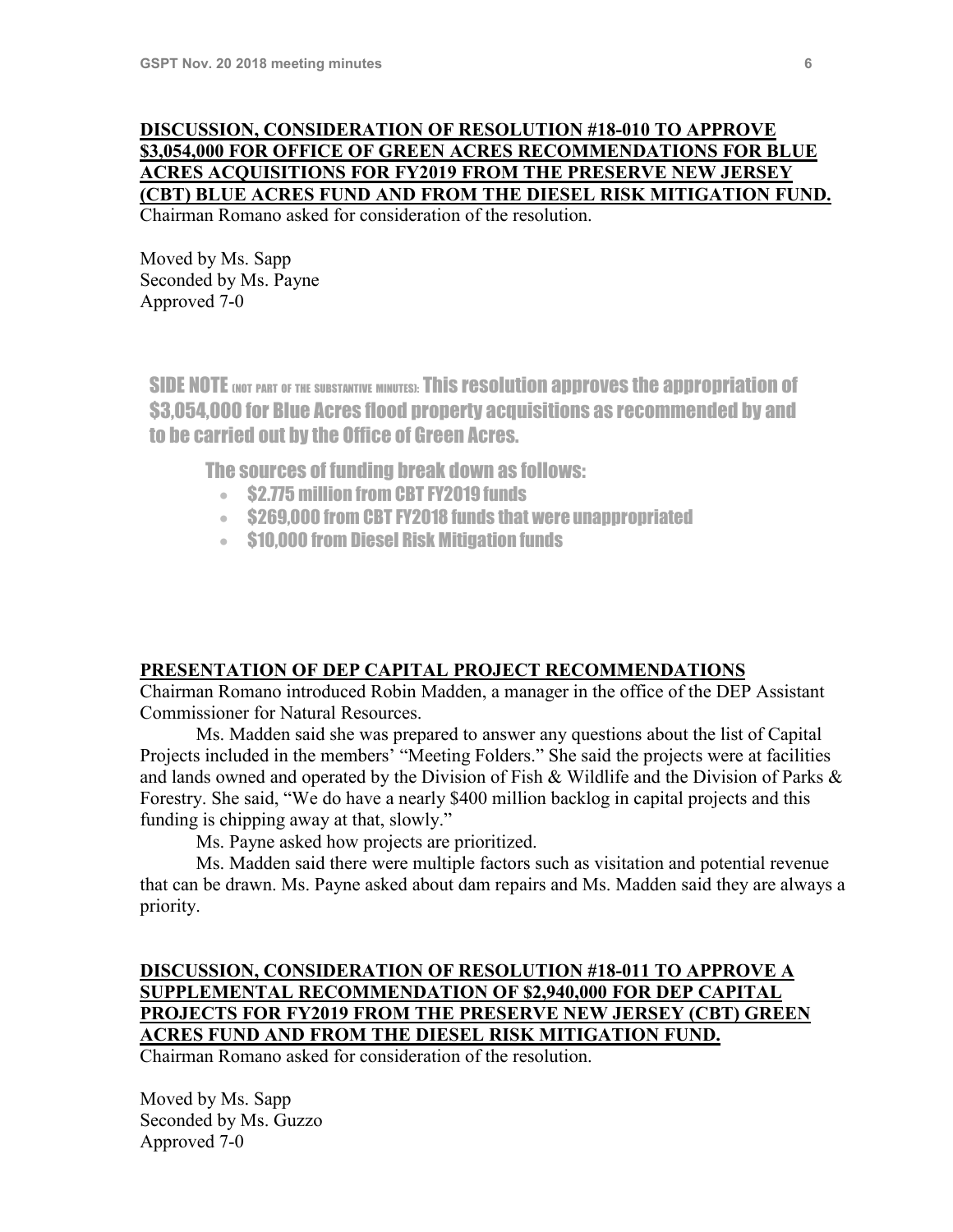SIDE NOTE (NOT PART OF THE SUBSTANTIVE MINUTES): This resolution approves the appropriation of \$2,940,000 for Capital Projects in DEP Division of State Parks and Division of Fish & Wildlife for permanent capital improvements for FY2019.

The sources of funding break down as follows:

- \$2.903 million from CBT FY2019 funds
- \$37,000 from Diesel Risk Mitigation funds

This appropriation of \$2,940,000 for Capital Projects for FY 2019 is a supplement to an appropriation of \$9,703,000 approved by the Trust Board at its June 12 meeting. The June 12 vote was taken to ensure funds were in place for urgent facilities repairs at the onset of the new fiscal year on July 1. The subsequent State Budget Act increased CBT revenue forecasts for FY2019 so this second measure appropriates the additional sum available. The total appropriation for Capital Projects in DEP Division of State Parks and Division of Fish & Wildlife is \$12,643,000.

#### **BOARD MEMBER COMMENT**

Chairman Romano asked if any board members had anything to add or had a comment to make. At this point there were none.

Chairman Romano then asked Mr. Siegel if there was any other business.

Mr. Siegel reminded board members that at the June 12, 2018, board meeting they had received a presentation from Dr. John Haase of Rowan University and Laura Swzak of the New Jersey Conservation Foundation (NJCF) concerning the "New Jersey Conservation Blueprint," a Web site GIS project being conducted by the university's Geospatial Research Lab in collaboration with several nonprofit land trusts, including NJCF.

Mr. Siegel said he intended to discuss with Vice Chairman Andy Buzby and returning to the board with a proposal to develop a Garden State Preservation Trust grant to help fund this Web site program "under the notion that it is an advantage to all of the funded programs." The intention was to consult and seek direction from the vice chairman because the chairman as an NJCF employee would need to recuse himself on this matter.

Mr. Siegel said initiating such a grant would be a bureaucratic challenge and that he did not yet know the procedures, and whether Treasury administrators would require a new regulation or the issuance of a "request-for-proposals." He said he intended to proceed with researching how to create and award the grant but that he wanted some idea first that the board members generally agreed with the idea.

Mr. Siegel said during his first six years at the GSPT the board conducted and funded several side projects and conferences. He said nothing was done in the past eight years but that he would like to see the Trust undertake such projects again. He said he intended to continue to gather facts and make a presentation to discuss it with the board at their next meeting.

No formal vote was taken on the question but no board member one voiced any objections.